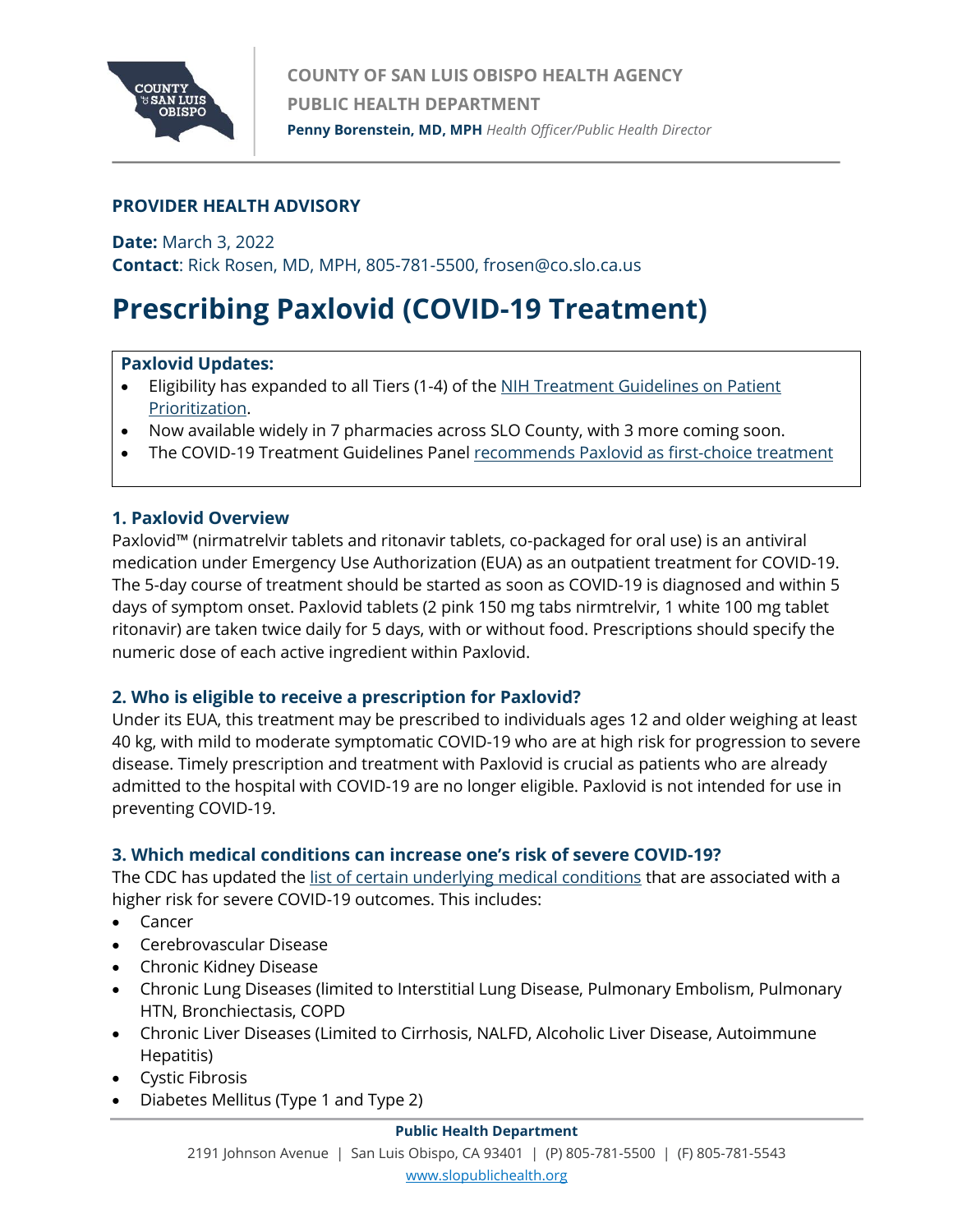- Disabilities (see complete listing)
- Heart Conditions (CAD, CHF and Cardiomyopathies)
- HIV
- Mood Disorders (including Depression and Schizophrenia spectrum disorders)
- Dementia
- Obesity (BMI≥30kg/m²)
- Primary Immunodeficiencies
- Pregnancy and recent Pregnancy
- Physical Inactivity
- Smoking, current and former
- Solid organ or hematopoietic cell transplantation
- Tuberculosis
- Use of corticosteroids or other immunosuppressive medications

### With available supply, **Public Health has now expanded eligibility to include Tiers 1-4** of the [NIH Treatment Guidelines on](https://www.covid19treatmentguidelines.nih.gov/therapies/statement-on-patient-prioritization-for-outpatient-therapies/) Patient Prioritization:

| <b>Tier</b> | <b>Risk Group</b>                                                                                                                                                                                                                                    |
|-------------|------------------------------------------------------------------------------------------------------------------------------------------------------------------------------------------------------------------------------------------------------|
| 1           | Immunocompromised individuals not expected to mount an adequate immune response<br>to COVID-19 vaccination or SARS-CoV-2 infection due to their underlying conditions,<br>regardless of vaccine status (see Immunocompromising Conditions below); or |
|             | Unvaccinated individuals at the highest risk of severe disease (anyone aged ≥75 years or<br>$\bullet$<br>anyone aged ≥65 years with additional risk factors).                                                                                        |
| 2           | Unvaccinated individuals at risk of severe disease not included in Tier 1 (anyone aged ≥65<br>years or anyone aged <65 years with clinical risk factors)                                                                                             |
| 3           | Vaccinated individuals at high risk of severe disease (anyone aged ≥75 years or anyone<br>aged ≥65 years with clinical risk factors)                                                                                                                 |
|             | <b>Note:</b> Vaccinated individuals who have not received a COVID-19 vaccine booster dose are<br>likely at higher risk for severe disease; patients in this situation within this tier should be<br>prioritized for treatment.                       |
| 4           | Vaccinated individuals at risk of severe disease (anyone aged ≥65 years or anyone aged<br><65 with clinical risk factors)                                                                                                                            |
|             | <b>Note:</b> Vaccinated individuals who have not received a COVID-19 vaccine booster dose are<br>likely at higher risk for severe disease; patients in this situation within this tier should be<br>prioritized for treatment.                       |

Source: [www.covid19treatmentguidelines.nih.gov/therapies/statement-on-patient-prioritization](http://www.covid19treatmentguidelines.nih.gov/therapies/statement-on-patient-prioritization-for-outpatient-therapies)[for-outpatient-therapies](http://www.covid19treatmentguidelines.nih.gov/therapies/statement-on-patient-prioritization-for-outpatient-therapies)

# **4. Can patients with renal impairment take Paxlovid?**

No dosage adjustment is needed in patients with mild renal impairment (eGFR ≥60 to ≤90). For moderate renal impairment (eGFR ≥30 to <60) the dosage of Paxlovid is 150mg nirmatrelvir and 100 mg ritonavir twice daily for five days. Prescriptions for Paxlovid should specify the numeric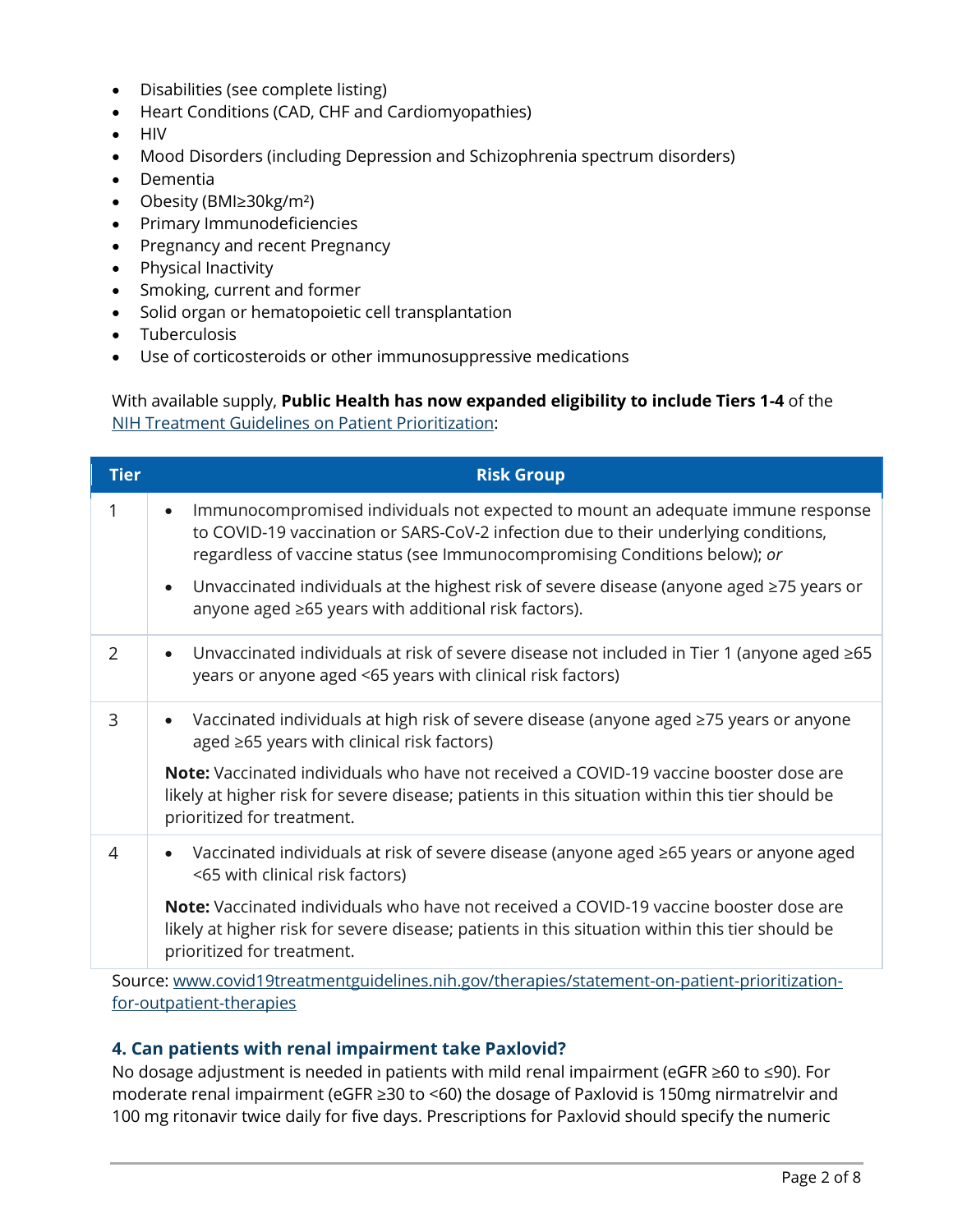dose of each active ingredient within Paxlovid. Paxlovid is not recommended for patients with severe renal impairment.

# **5. Can patients with liver issues take Paxlovid?**

For mild or moderate hepatic impairment (Child-Pugh Classes A & B), no adjustment of dosing is required. However, Paxlovid is not recommended for patients with *severe* hepatic impairment.

• Caution should be used when administering Paxlovid to patents with pre-existing liver diseases, liver enzyme abnormalities, or hepatitis because patients receiving ritonavir have experienced hepatic transaminase elevations, clinical hepatitis, and jaundice.

## **6. What are the contraindications for using Paxlovid?**

- Severe hypersensitivity reactions to nirmetrelvir or ritonavir are a **contraindication** to using Paxlovid.
- Paxlovid is a CYP3A inhibitor. Co-administration of Paxlovid with other drugs that are dependent on CYP3A for clearance may require a dose adjustment or additional monitoring. (See full listing in the Fact Sheet for Healthcare Providers)
- The following drugs are highly dependent on **CYP3A** for clearance and their use with Paxlovid is **contraindicated**:
	- o Alfuzosin
	- o Analgesics: pethidine, piroxicam, propoxyphene
	- o Antianginal: ranolazine
	- o Antiarrhythmic: amiodarone, dronedarone, flecainide, propafenone, quinidine
	- o Antipsychotics: lurasidone, pimozide, clozapine
	- o Ergot derivatives: dihydroergotamine, ergotamine, methylergonovine
	- o HMG-CoA reductase inhibitors; lovastatin, simvastatin
	- o PDE5 inhibitor: sildenafil when used for pulmonary arterial hypertension (PAH)
	- o Sedative/hypnotics: triazolam, oral midazolam
- Paxlovid use is **contraindicated** immediately after discontinuation of the following medications:
	- o Apalutamide (Anticancer)
	- o Anticonvulsants: carbamazepine, phenobarbital, phenytoin
	- o Antimycobacterials: rifampin
	- o St. John's Wort (hypericum perforatum)

[For precautions, see *Precautions Table* pgs. 5-8]

#### **7. What about patients who are pregnant, breastfeeding or using hormonal contraceptives?**

Under its emergency use authorization, Paxlovid is not recommended for pregnant or breastfeeding individuals at this time. Paxlovid may also reduce the effectiveness of combined hormonal contraceptive, so patients prescribed Paxlovid should use a backup contraceptive method for the duration of the treatment.

#### **8. Are there any side effects of Paxlovid?**

Adverse events that occurred at a greater frequency in patients taking Paxlovid were dysgeusia, diarrhea, hypertension and myalgia.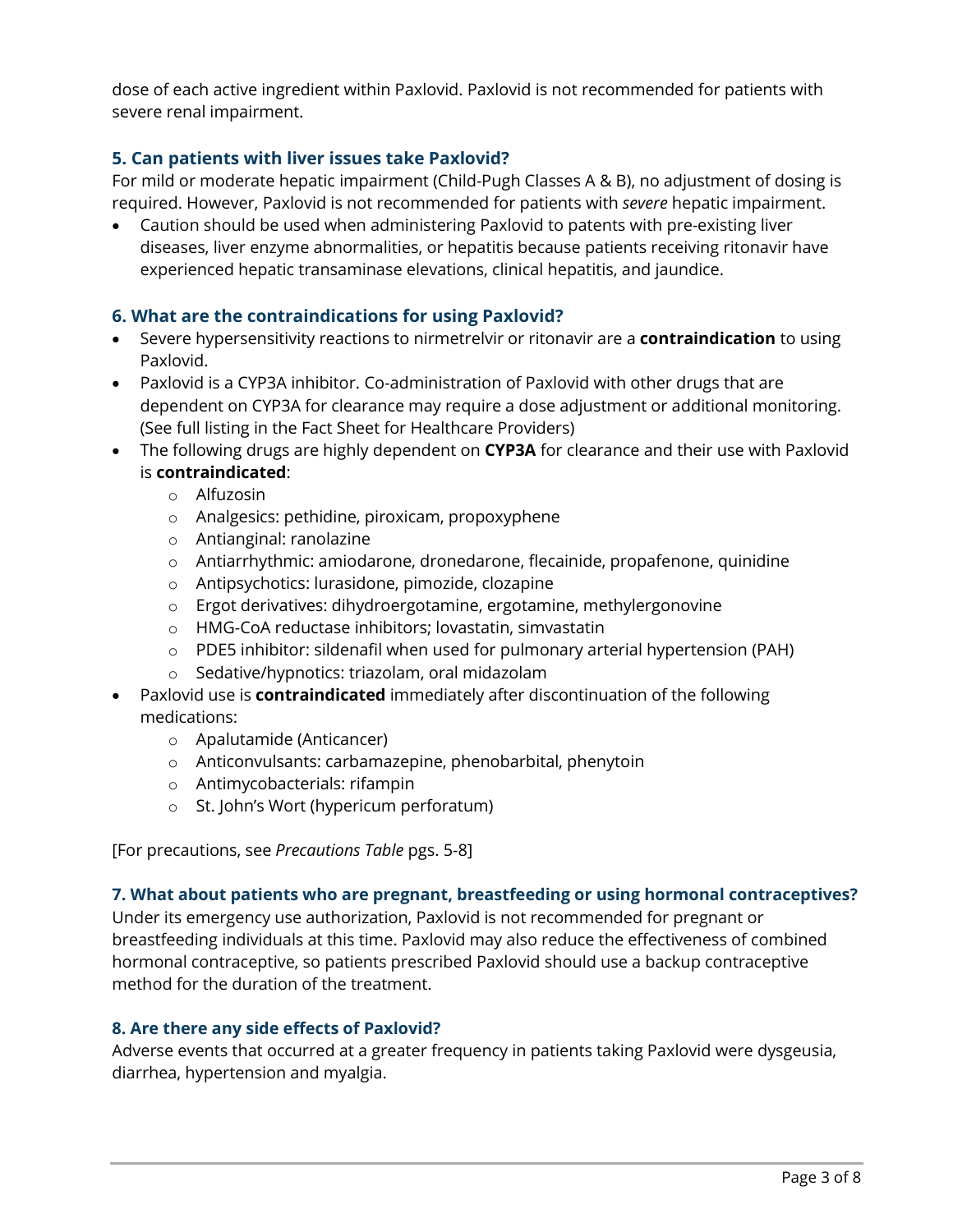## **9. Where can my patients currently get Paxlovid in SLO County?**

Patients can currently fill Paxlovid prescriptions at seven pharmacies in SLO County:

- [Rite Aid Atascadero](https://www.riteaid.com/locations/ca/atascadero/7025-el-camino-real.html) (7025 El Camino Real in Atascadero, 805-466-8722)
- [Rite Aid Paso Robles](https://www.riteaid.com/locations/ca/paso-robles/1151-creston-road.html) (1151 Creston Rd, Paso Robles 93446, 805-239-3028)
- [Rite Aid San Luis Obispo](https://www.riteaid.com/locations/ca/san-luis-obispo/1251-johnson-avenue.html) (1251 Johnson Ave in San Luis Obispo, 805-545-0655)
- [Vons San Luis Obispo](https://local.pharmacy.vons.com/ca/san-luis-obispo/3900-broad-st.html) (3900 Broad Street in San Luis Obispo, 805-541-1132)
- [Cayucos Pharmacy](https://cayucospharmacy.com/) (72 S. Ocean Avenue in Cayucos, 805-995-3538)
- [CVS Nipomo](https://www.cvs.com/store-locator/nipomo-ca-pharmacies/610-west-tefft-street-tefft-street-and-mary-nipomo-ca-93444/storeid=9782) (610 W Tefft ST, Nipomo 93444, 805-929-2740)
- [Best Care Arroyo Grande](https://www.bestcarepharmacydme.com/locations) (1690 E Grand Ave, Arroyo Grande, 805-474-0469)

The following three pharmacies will soon be carrying Paxlovid:

- [CVS Paso Robles](https://www.cvs.com/store-locator/paso-robles-ca-pharmacies/187-niblick-rd-paso-robles-ca-93446/storeid=9925) (187 Niblick Rd, Paso Robles 93466, 805-238-2947)
- [CVS San Luis Obispo](https://www.cvs.com/store-locator/san-luis-obispo-ca-pharmacies/1300-madonna-rd-san-luis-obispo-ca-93405/storeid=9873) (1300 Madonna Rd, San Luis Obispo 93405, 805-549-0993)
- [Rite Aid Arroyo Grande](https://www.riteaid.com/locations/ca/arroyo-grande/1690-east-grand-avenue.html) (1690 E Grand Ave, Arroyo Grande, 805-474-0469)

[Community Health Centers of the Central Coast](https://www.communityhealthcenters.org/) (CHC) is providing Paxlovid for CHC patients.

## **For More Information:**

Paxlovid Fact Sheet for Health Care Providers: [www.fda.gov/media/155050/download](http://www.fda.gov/media/155050/download)

COVID-19 Therapeutics and Treatment information: [www.slopublichealth.org/treatments](http://www.slopublichealth.org/treatments)

SLO County COVID-19 website: [www.slopublichealth.org/covid19](http://www.slopublichealth.org/covid19)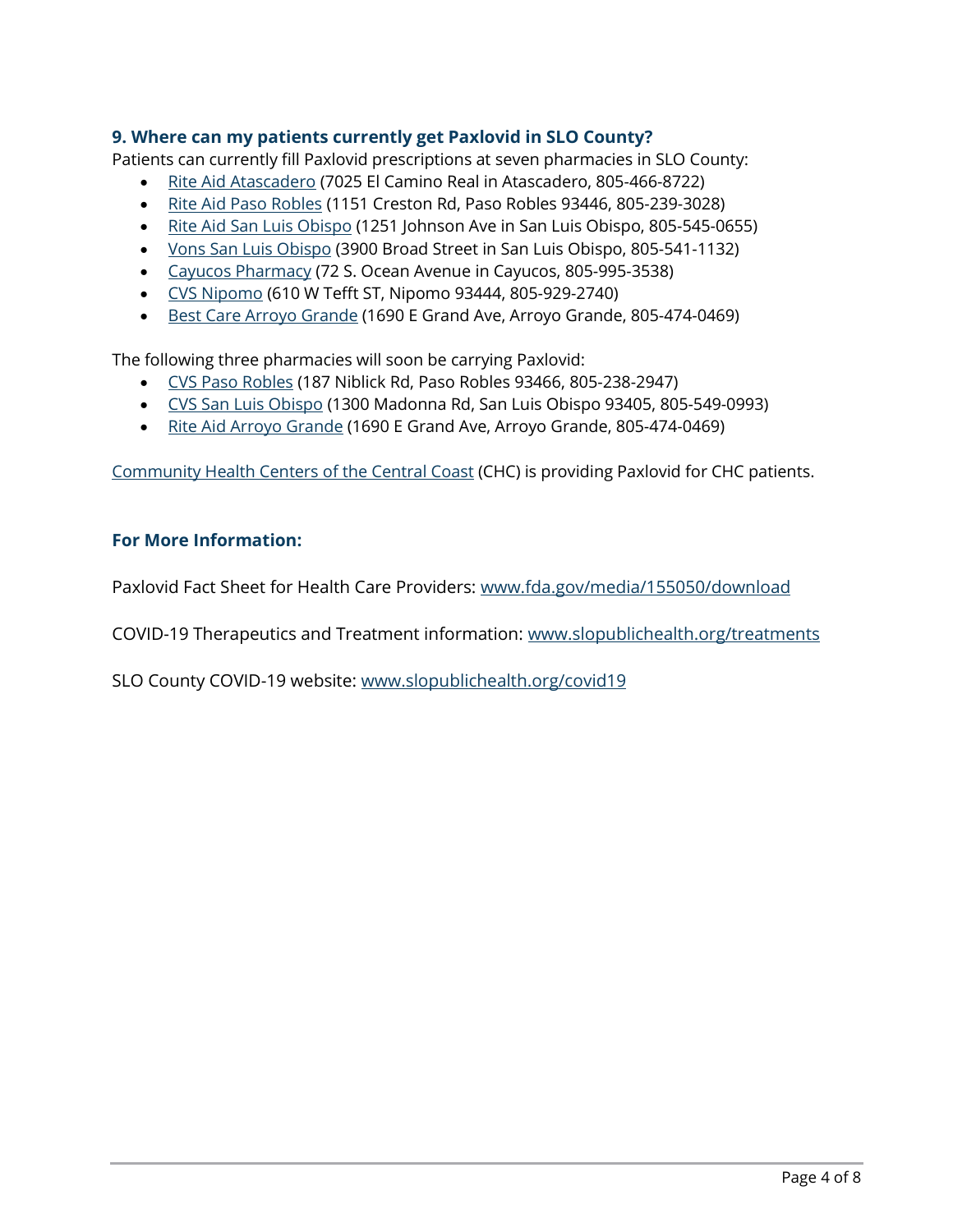| <b>Drug Class</b>               | <b>Drugs within Class</b>                                                                                                                                       | <b>Effect on</b><br>Concentration                                                                   | <b>Clinical Comments</b>                                                                                                                                                                                                                                                                                                                                                                                                         |
|---------------------------------|-----------------------------------------------------------------------------------------------------------------------------------------------------------------|-----------------------------------------------------------------------------------------------------|----------------------------------------------------------------------------------------------------------------------------------------------------------------------------------------------------------------------------------------------------------------------------------------------------------------------------------------------------------------------------------------------------------------------------------|
| Antiarrhythmics                 | bepridil,<br>lidocaine (systemic)                                                                                                                               | antiarrhythmic                                                                                      | Caution is warranted and therapeutic<br>concentration monitoring is<br>recommended for antiarrhythmics if<br>available.                                                                                                                                                                                                                                                                                                          |
| Anticancer drugs                | abemaciclib,<br>ceritinib,<br>dasatinib,<br>encorafenib,<br>ibrutinib,<br>ivosidenib,<br>neratinib,<br>nilotinib,<br>venetoclax,<br>vinblastine,<br>vincristine | ↑ anticancer drug                                                                                   | Avoid co-administration of encorafenib<br>or ivosidenib due to potential risk of<br>serious adverse events such as QT<br>interval prolongation. Avoid use of<br>neratinib, venetoclax or ibrutinib.<br>Co-administration of vincristine and<br>vinblastine may lead to significant<br>hematologic or gastrointestinal side<br>leffects.<br>For further information, refer to<br>individual product label for anticancer<br>drug. |
| Anticoagulants                  | warfarin                                                                                                                                                        | $\uparrow \downarrow$ warfarin                                                                      | Closely monitor INR if co-administration<br>with warfarin is necessary.                                                                                                                                                                                                                                                                                                                                                          |
|                                 | rivaroxaban                                                                                                                                                     | $\uparrow$ rivaroxaban                                                                              | Increased bleeding risk with<br>rivaroxaban. Avoid concomitant use.                                                                                                                                                                                                                                                                                                                                                              |
| Anticonvulsants                 | carbamazepine*<br>phenobarbital,<br>phenytoin                                                                                                                   | I nirmatrelvir/ritonavir<br>t carbamazepine<br>phenobarbital<br>phenytoin                           | Co-administration contraindicated due<br>to potential loss of virologic response<br>and possible<br>resistance [see Contraindications (4)].                                                                                                                                                                                                                                                                                      |
| Antidepressants                 | bupropion                                                                                                                                                       | $\downarrow$ bupropion and active<br>metabolite hydroxy-<br>bupropion                               | Monitor for an adequate clinical<br>response to bupropion.                                                                                                                                                                                                                                                                                                                                                                       |
|                                 | trazodone                                                                                                                                                       | ↑ trazodone                                                                                         | Adverse reactions of nausea, dizziness,<br>hypotension, and syncope have been<br>observed following co-administration of<br>trazodone and ritonavir. A lower dose<br>of trazodone should be considered.<br>Refer to trazadone product label for<br>further information.                                                                                                                                                          |
| Antifungals                     | voriconazole,                                                                                                                                                   | ↓ voriconazole                                                                                      | Avoid concomitant use of voriconazole.                                                                                                                                                                                                                                                                                                                                                                                           |
|                                 | ketoconazole,<br>isavuconazonium<br>sulfate<br>itraconazole*                                                                                                    | ketoconazole<br>$\uparrow$ isavuconazonium<br>sulfate<br>↑ itraconazole<br>↑ nirmatrelvir/ritonavir | Refer to ketoconazole,<br>isavuconazonium sulfate, and<br>itraconazole product labels for further<br>information.                                                                                                                                                                                                                                                                                                                |
| Anti-HIV protease<br>inhibitors | amprenavir,<br>atazanavir,                                                                                                                                      | ↑ protease Inhibitor                                                                                | For further information, refer to the<br>respective protease inhibitors'                                                                                                                                                                                                                                                                                                                                                         |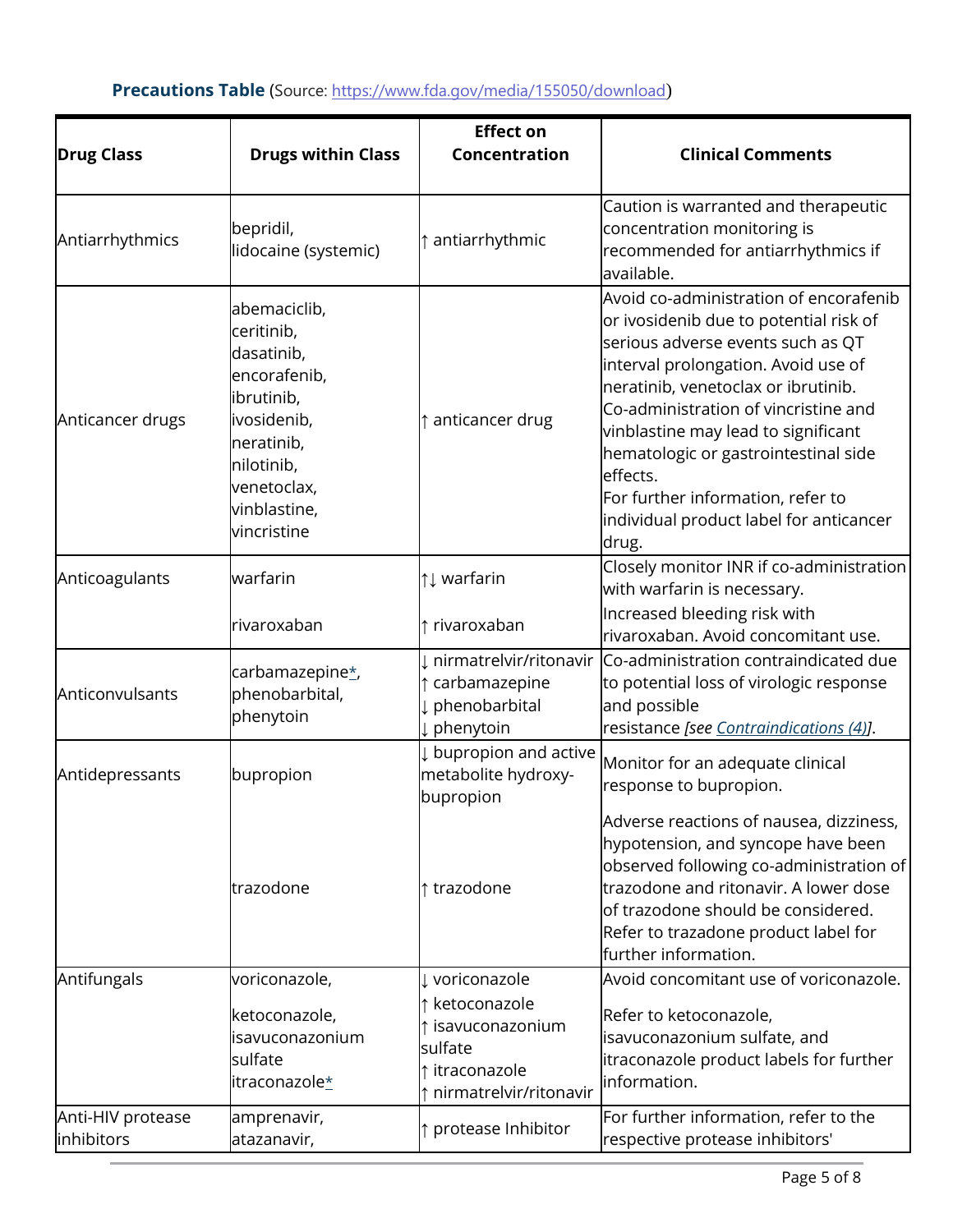|                             |                                                                                                                                                  | <b>Effect on</b>                                                                                                                                            |                                                                                                                                                                                                                                                                                                                             |
|-----------------------------|--------------------------------------------------------------------------------------------------------------------------------------------------|-------------------------------------------------------------------------------------------------------------------------------------------------------------|-----------------------------------------------------------------------------------------------------------------------------------------------------------------------------------------------------------------------------------------------------------------------------------------------------------------------------|
| <b>Drug Class</b>           | <b>Drugs within Class</b>                                                                                                                        | Concentration                                                                                                                                               | <b>Clinical Comments</b>                                                                                                                                                                                                                                                                                                    |
|                             | darunavir,<br>fosamprenavir,<br>indinavir,<br>nelfinavir,<br>saquinavir,<br>tipranavir                                                           |                                                                                                                                                             | prescribing information.<br>Patients on ritonavir- or cobicistat-<br>containing HIV regimens should<br>continue their treatment as indicated.<br>Monitor for increased PAXLOVID or<br>protease inhibitor adverse events with<br>concomitant use of these protease<br>inhibitors [see Dosage and Administration<br>$(2.4)$ . |
| Anti-HIV                    | didanosine,<br>delavirdine,<br>efavirenz,<br>maraviroc,<br>nevirapine,<br>raltegravir,<br>zidovudine<br>bictegravir/<br>emtricitabine/ tenofovir | ↑ didanosine<br>t efavirenz<br>$\uparrow$ maraviroc<br>raltegravir<br>zidovudine<br>t bictegravir<br>$\overline{\overline{U}}$ emtricitabine<br>↑ tenofovir | For further information, refer to the<br>respective anti-HIV drugs prescribing<br>information.                                                                                                                                                                                                                              |
| Anti-infective              | clarithromycin,<br>erythromycin                                                                                                                  | ↑ clarithromycin<br>↑ erythromycin                                                                                                                          | Refer to the respective prescribing<br>information for anti-infective dose<br>adjustment.                                                                                                                                                                                                                                   |
| Antimycobacterial           | bedaquiline                                                                                                                                      | ↑ bedaquiline                                                                                                                                               | Refer to the bedaquiline product label<br>for further information.<br>Refer to rifabutin product label for                                                                                                                                                                                                                  |
|                             | rifabutin                                                                                                                                        | ↑ rifabutin                                                                                                                                                 | further information on rifabutin dose<br>reduction.                                                                                                                                                                                                                                                                         |
| Antipsychotics              | quetiapine                                                                                                                                       | ↑ quetiapine                                                                                                                                                | If co-administration is necessary, reduce<br>quetiapine dose and monitor for<br>quetiapine-associated adverse<br>reactions. Refer to the quetiapine<br>prescribing information for<br>recommendations.                                                                                                                      |
| Calcium channel<br>blockers | amlodipine,<br>diltiazem,<br>felodipine,<br>nicardipine,<br>nifedipine                                                                           | ↑ calcium channel<br>blocker                                                                                                                                | Caution is warranted and clinical<br>monitoring of patients is<br>recommended. A dose decrease may be<br>needed for these drugs when co-<br>administered with PAXLOVID.<br>If co-administered, refer to individual<br>product label for calcium channel<br>blocker for further information.                                 |
| Cardiac glycosides          | digoxin                                                                                                                                          | ↑ digoxin                                                                                                                                                   | Caution should be exercised when co-<br>administering PAXLOVID with digoxin,<br>with appropriate monitoring of serum                                                                                                                                                                                                        |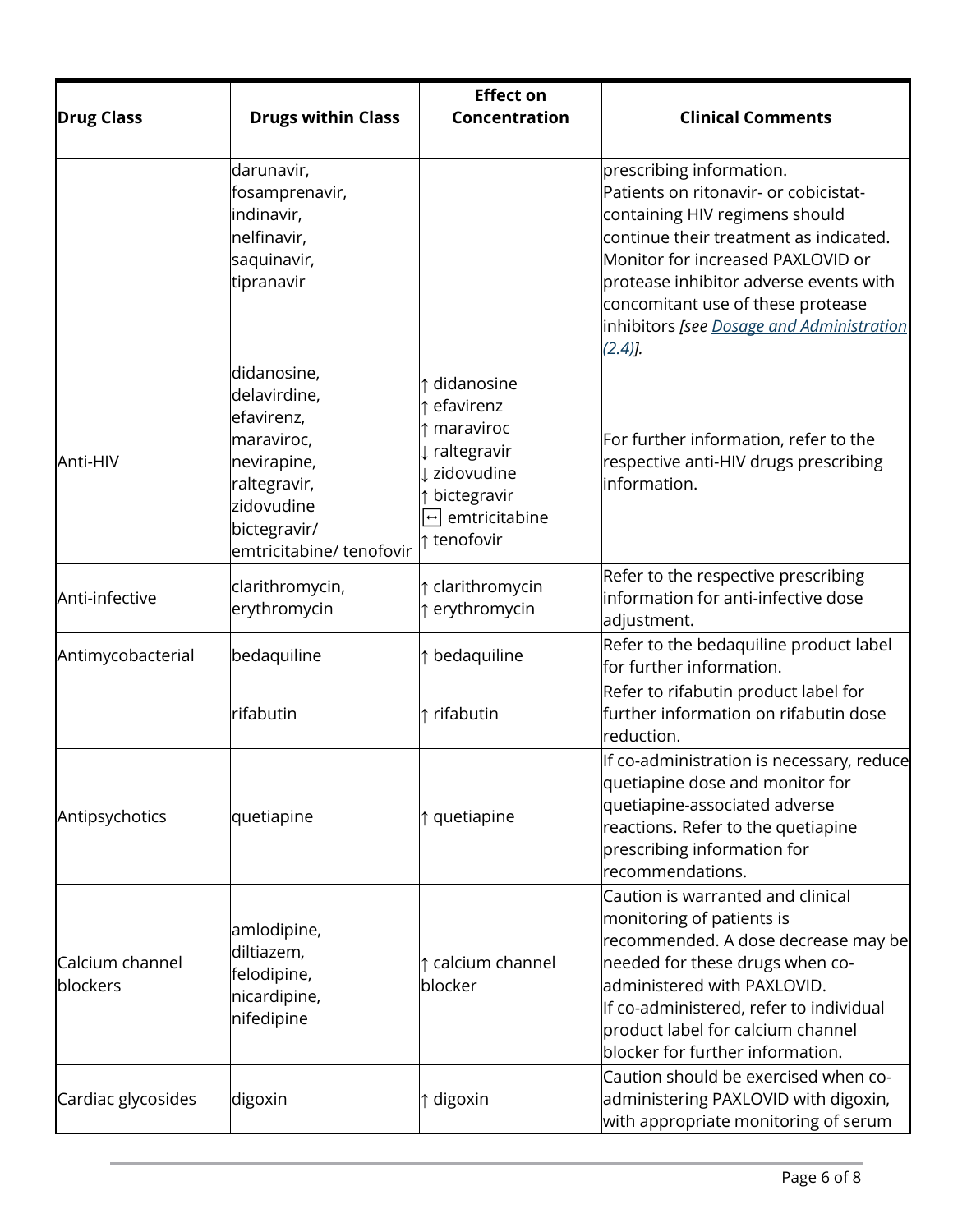|                                           |                                                     | <b>Effect on</b>                            |                                                                                                                                                                                                                                                                                                                                                                        |
|-------------------------------------------|-----------------------------------------------------|---------------------------------------------|------------------------------------------------------------------------------------------------------------------------------------------------------------------------------------------------------------------------------------------------------------------------------------------------------------------------------------------------------------------------|
| <b>Drug Class</b>                         | <b>Drugs within Class</b>                           | Concentration                               | <b>Clinical Comments</b>                                                                                                                                                                                                                                                                                                                                               |
|                                           |                                                     |                                             | digoxin levels.<br>Refer to the digoxin product label for<br>further information.                                                                                                                                                                                                                                                                                      |
| Endothelin receptor<br>Antagonists        | <b>bosentan</b>                                     | bosentan                                    | Discontinue use of bosentan at least 36<br>hours prior to initiation of PAXLOVID.<br>Refer to the bosentan product label for<br>further information.                                                                                                                                                                                                                   |
| Hepatitis C direct<br>acting antivirals   | elbasvir/grazoprevir,<br>glecaprevir/pibrentasvir   | antiviral                                   | Increased grazoprevir concentrations<br>can result in ALT elevations.<br>It is not recommended to co-administer<br>ritonavir with glecaprevir/pibrentasvir.                                                                                                                                                                                                            |
|                                           | ombitasvir/paritaprevir/<br>ritonavir and dasabuvir |                                             | Refer to the<br>ombitasvir/paritaprevir/ritonavir and<br>dasabuvir label for further information.                                                                                                                                                                                                                                                                      |
|                                           | sofosbuvir/velpatasvir/v<br>oxilaprevir             |                                             | Refer to the<br>sofosbuvir/velpatasvir/voxilaprevir<br>product label for further information.<br>Patients on ritonavir-containing HCV<br>regimens should continue their<br>treatment as indicated. Monitor for<br>increased PAXLOVID or HCV drug<br>adverse events with concomitant<br>use [see Dosage and Administration (2.4)].                                      |
| HMG-CoA reductase<br>inhibitors           | atorvastatin,<br>rosuvastatin                       | atorvastatin<br>↑ rosuvastatin              | Consider temporary discontinuation of<br>atorvastatin and rosuvastatin during<br>treatment with PAXLOVID.                                                                                                                                                                                                                                                              |
| Hormonal<br>contraceptive                 | ethinyl estradiol                                   | ↓ ethinyl estradiol                         | An additional, non-hormonal method of<br>contraception should be considered.                                                                                                                                                                                                                                                                                           |
| Immunosuppressants tacrolimus,            | cyclosporine,<br>sirolimus                          | ↑ cyclosporine<br>↑ tacrolimus<br>sirolimus | Therapeutic concentration monitoring is<br>recommended for<br>immunosuppressants.<br>Avoid use of PAXLOVID when close<br>monitoring of immunosuppressant<br>serum concentrations is not feasible.<br>Avoid concomitant use of sirolimus and<br>PAXLOVID.<br>If co-administered, refer to individual<br>product label for immunosuppressant<br>for further information. |
| Long-acting beta-<br>adrenoceptor agonist | salmeterol                                          | ↑ salmeterol                                | Co-administration is not recommended.<br>The combination may result in<br>increased risk of cardiovascular adverse<br>events associated with salmeterol,                                                                                                                                                                                                               |